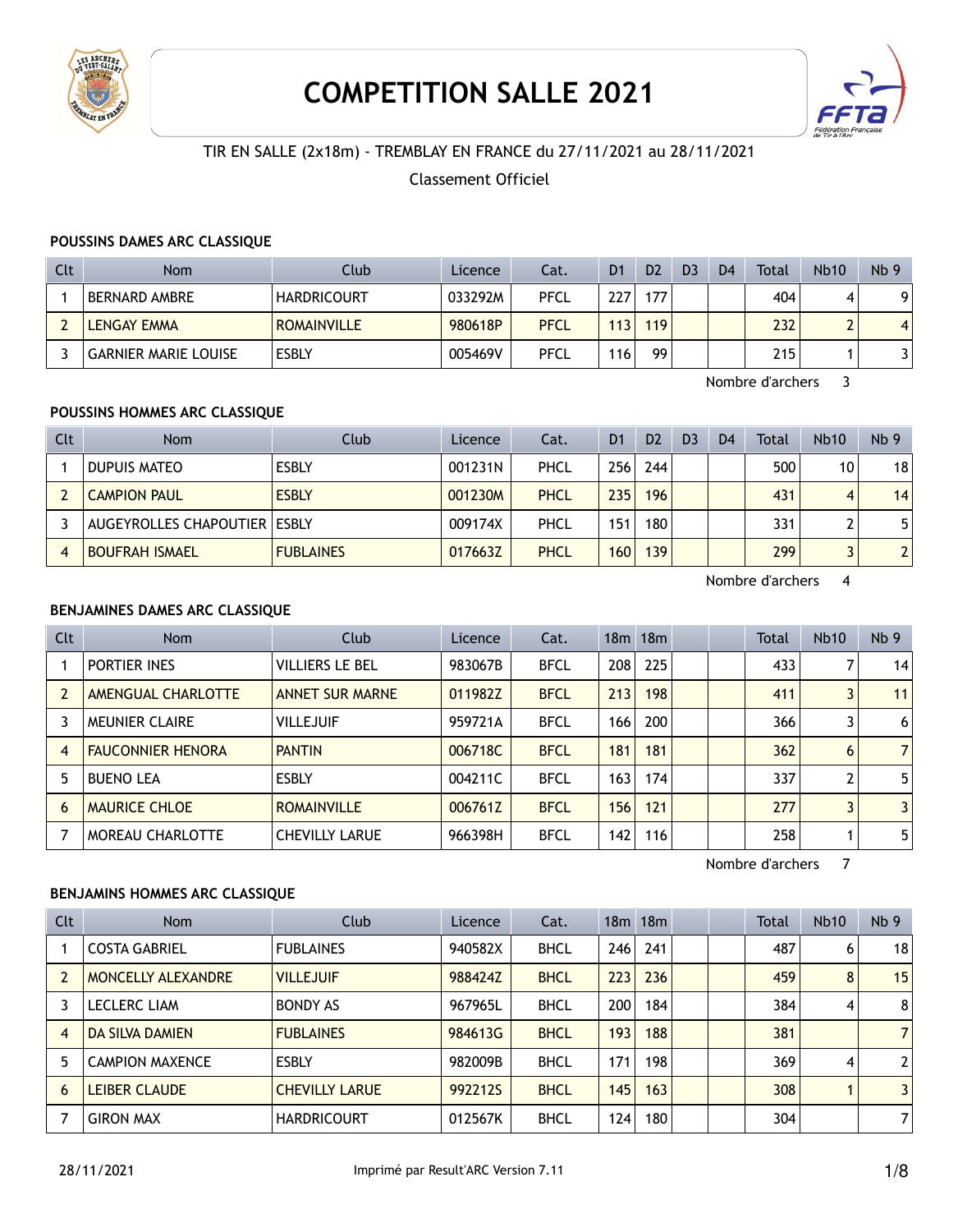|    | <b>BALAO FENG BENJAMIN</b> | <b>HARDRICOURT</b>   | 011639B | <b>BHCL</b> | 153             | 135 |  | 288 | 6 |
|----|----------------------------|----------------------|---------|-------------|-----------------|-----|--|-----|---|
|    | CLOUETVAISSIER ROMAIN      | <b>MONTREUIL 1ER</b> | 962713C | <b>BHCL</b> | 141             | 137 |  | 278 |   |
| 10 | <b>CODEVERTE AURELE</b>    | <b>MONTREUIL 1ER</b> | 973111E | <b>BHCL</b> | 93 <sub>1</sub> | 91  |  | 184 |   |
|    | <b>TAUPIN EMRIC</b>        | <b>HARDRICOURT</b>   | 984738T | <b>BHCL</b> | 88              | 69  |  | 157 |   |

# **MINIMES DAMES ARC CLASSIQUE**

| <b>Clt</b> | Nom                  | Club         | Licence | Cat.        | 18m | 18m |  | Total | <b>Nb10</b> | Nb <sub>9</sub> |
|------------|----------------------|--------------|---------|-------------|-----|-----|--|-------|-------------|-----------------|
|            | GUIGNET ANGELLE      | SOUILLY      | 995608H | MFCL        | 232 | 248 |  | 480   | 10          | 1 T             |
|            | <b>CAMPION CLARA</b> | <b>ESBLY</b> | 001227J | <b>MFCL</b> | 216 | 224 |  | 440   |             |                 |

Nombre d'archers 2

#### **MINIMES HOMMES ARC CLASSIQUE**

| <b>Clt</b> | Nom                         | Club                   | Licence | Cat.        |     | 18m 18m |  | <b>Total</b> | <b>Nb10</b>    | Nb <sub>9</sub> |
|------------|-----------------------------|------------------------|---------|-------------|-----|---------|--|--------------|----------------|-----------------|
|            | <b>DUPUIS JUAN</b>          | <b>ESBLY</b>           | 960795T | <b>MHCL</b> | 270 | 267     |  | 537          | 16             | 32              |
|            | <b>BACHOUCHE RILES-SAID</b> | <b>SEVRAN</b>          | 957667T | <b>MHCL</b> | 250 | 257     |  | 507          | 14             | 14              |
|            | <b>HEURTEAU GAETAN</b>      | <b>VILLIERS LE BEL</b> | 983008M | <b>MHCL</b> | 238 | 236     |  | 474          | 5              | 12              |
| 4          | <b>DOS SANTOS AXEL</b>      | <b>GAGNY</b>           | 983801Z | <b>MHCL</b> | 212 | 243     |  | 455          | $\overline{2}$ | 8               |
| 5          | <b>MISSEY LEO</b>           | <b>PANTIN</b>          | 005590B | <b>MHCL</b> | 202 | 186     |  | 388          | 2              | $\overline{7}$  |
| 6          | <b>DURAND ELIO</b>          | <b>ROMAINVILLE</b>     | 992721V | <b>MHCL</b> | 165 | 150     |  | 315          | 4              | $\overline{3}$  |
|            | <b>LEFRANC THOMAS</b>       | <b>CHEVILLY LARUE</b>  | 984230R | <b>MHCL</b> | 139 | 135     |  | 274          | 3              | $\overline{4}$  |
| 8          | <b>KURA OLIVIER</b>         | <b>CHEVILLY LARUE</b>  | 962367B | <b>MHCL</b> |     |         |  |              |                |                 |

Nombre d'archers 8

#### **CADETTES DAMES ARC CLASSIQUE**

| Clt            | Nom                        | <b>Club</b>                | Licence | Cat.        |     | 18m 18m |  | Total | <b>Nb10</b>    | Nb <sub>9</sub> |
|----------------|----------------------------|----------------------------|---------|-------------|-----|---------|--|-------|----------------|-----------------|
|                | SIPOS AURELINE             | <b>GAGNY</b>               | 979650M | <b>CFCL</b> | 212 | 252     |  | 464   | 9              | 17              |
| $\overline{2}$ | SIVATHAS SINAIKA           | <b>DRANCY</b>              | 971406B | <b>CFCL</b> | 229 | 192     |  | 421   | 2              | 13              |
| 3              | <b>GAVA JESSIE</b>         | <b>GAGNY</b>               | 911517E | <b>CFCL</b> | 215 | 195     |  | 410   | 4              | 12              |
| $\overline{4}$ | <b>BOUBAKOUR MOIRA</b>     | <b>SEVRAN</b>              | 002312N | <b>CFCL</b> | 200 | 201     |  | 401   |                | 9               |
| 5              | KAOUACHI CHAHINEZ          | <b>SEVRAN</b>              | 938307Z | <b>CFCL</b> | 199 | 201     |  | 400   | 4              | 12              |
| 6              | <b>XU EVA</b>              | <b>MONTFERMEIL 1ER CIE</b> | 958630P | <b>CFCL</b> | 207 | 190     |  | 397   |                | 8               |
|                | <b>BUZELLAY CLOE</b>       | ROSNY S/ BOIS CIE          | 984244F | <b>CFCL</b> | 175 | 184     |  | 359   | 3              | $\overline{2}$  |
| 8              | <b>GUICHARD GAELLE</b>     | <b>CLICHY SOUS BOIS</b>    | 917297M | <b>CFCL</b> | 155 | 123     |  | 278   | $\overline{2}$ | 6               |
| 9              | <b>JAUDINAUD CHLOE</b>     | <b>MONTREUIL 1ER</b>       | 003192V | <b>CFCL</b> | 142 | 83      |  | 225   | 3              | $\overline{2}$  |
| 10             | <b>ATTIA-GORON LORELEI</b> | <b>SEVRAN</b>              | 002314R | <b>CFCL</b> | 88  | 104     |  | 192   |                | $\overline{4}$  |

Nombre d'archers 10

# **CADETS HOMMES ARC CLASSIQUE**

| Clt | Nom                    | Club               | Licence | Cat. | 18m | 18m |  | Total | <b>Nb10</b> | Nb <sub>9</sub> |
|-----|------------------------|--------------------|---------|------|-----|-----|--|-------|-------------|-----------------|
|     | <b>OTJACOUES REMY</b>  | <b>MONTFERMEIL</b> | 860999U | CHCL | 261 | 256 |  | 517   | 10          | 25              |
|     | <b>PARADISO MAXIME</b> | <b>BONDY AS</b>    | 946347N | CHCL | 236 | 235 |  | 471   | 4           |                 |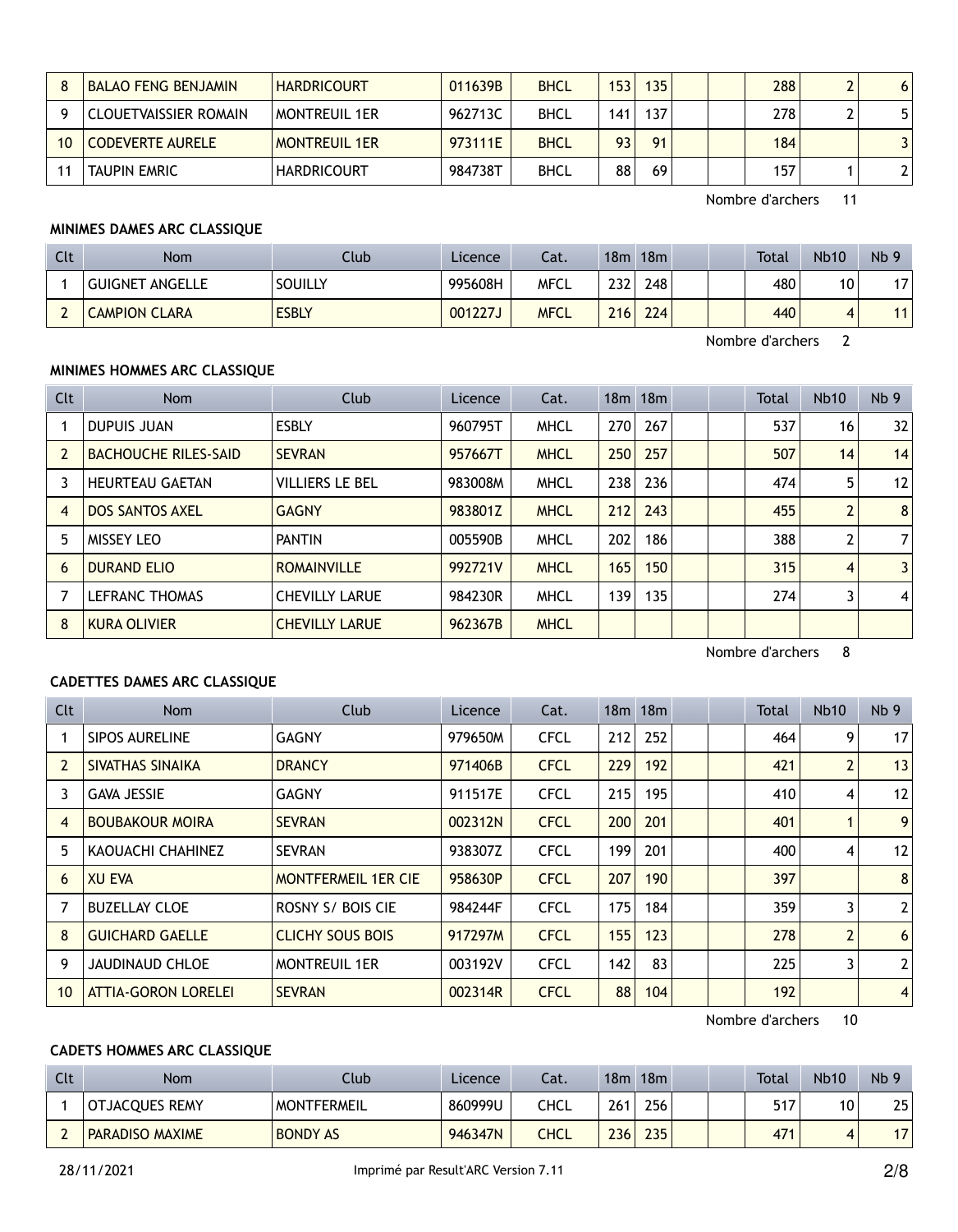|    | <b>BAKIR EMIR</b>        | <b>CLICHY SOUS BOIS</b>    | 929386C | <b>CHCL</b> | 246 | 216 |  | 462 | 5              | 17             |
|----|--------------------------|----------------------------|---------|-------------|-----|-----|--|-----|----------------|----------------|
| 4  | <b>HONG TONY</b>         | <b>BAGNOLET</b>            | 963665M | <b>CHCL</b> | 228 | 219 |  | 447 | 4              | 13             |
| 5  | XU ERIC                  | <b>MONTFERMEIL 1ER CIE</b> | 958633T | <b>CHCL</b> | 220 | 215 |  | 435 | 3              | 12             |
| 6  | <b>FERREIRA ARTHUR</b>   | <b>PANTIN</b>              | 939997L | <b>CHCL</b> | 229 | 202 |  | 431 | 7              | 13             |
|    | <b>BERNIER EMMANUEL</b>  | <b>ROMAINVILLE</b>         | 844476J | <b>CHCL</b> | 210 | 200 |  | 410 | 8              | 8              |
| 8  | <b>GUILLOTEAU ADRIEN</b> | <b>GAGNY</b>               | 919720W | <b>CHCL</b> | 195 | 208 |  | 403 | 4              | 9              |
| 9  | <b>REISSER GABIN</b>     | <b>MONTREUIL 1ER</b>       | 999846P | <b>CHCL</b> | 184 | 151 |  | 335 | 5              | $\overline{7}$ |
| 10 | <b>SEL OSMAN</b>         | <b>PANTIN</b>              | 952993M | <b>CHCL</b> | 163 | 135 |  | 298 | $\overline{2}$ | 6              |
| 11 | EVRARD NATHAN            | <b>PANTIN</b>              | 988646R | <b>CHCL</b> | 140 | 141 |  | 281 | 2              | 3              |
| 12 | <b>BOUZRARA HAMZA</b>    | <b>CLICHY SOUS BOIS</b>    | 895033M | <b>CHCL</b> | 97  | 171 |  | 268 | $\overline{3}$ | $\overline{4}$ |
| 13 | <b>BOUGHANEM AMINE</b>   | <b>BONDY AS</b>            | 981029L | <b>CHCL</b> | 94  | 97  |  | 191 |                | 5              |
| 14 | <b>PERIN KILLIAN</b>     | <b>MITRY MORY</b>          | 893747P | <b>CHCL</b> |     |     |  |     |                |                |
|    |                          |                            |         |             |     |     |  |     |                |                |

# **JUNIORS DAMES ARC CLASSIQUE**

| Clt | <b>Nom</b>              | Club                 | Licence | Cat.        |     | 18m 18m |  | Total | <b>Nb10</b> | Nb <sub>9</sub> |
|-----|-------------------------|----------------------|---------|-------------|-----|---------|--|-------|-------------|-----------------|
|     | BROUSSARD LORIANNE      | <b>PANTIN</b>        | 919339G | <b>JFCL</b> | 228 | 245     |  | 473   | 6           | 20              |
|     | <b>OUTALEB AMEL</b>     | <b>ROMAINVILLE</b>   | 937400N | <b>JFCL</b> | 221 | 213     |  | 434   | 6           | 14              |
|     | MAKACI SIRINE           | <b>BONDY AS</b>      | 967956B | JFCL        | 188 | 204     |  | 392   |             | 12              |
| 4   | <b>ZALUGAS MARIANNE</b> | <b>MONTREUIL 1ER</b> | 918465G | <b>JFCL</b> | 182 | 188     |  | 370   |             | 11              |
|     | <b>BOUTRY NINA</b>      | <b>MONTREUIL 2E</b>  | 812999V | JFCL        | 147 | 102     |  | 249   |             | 4               |

Nombre d'archers 5

## **JUNIORS HOMMES ARC CLASSIQUE**

| <b>Clt</b> | Nom                           | Club                | Licence | Cat.        |     | $18m$ $18m$ |  | <b>Total</b> | <b>Nb10</b>     | Nb <sub>9</sub> |
|------------|-------------------------------|---------------------|---------|-------------|-----|-------------|--|--------------|-----------------|-----------------|
|            | TOUCHON-PERRY BAPTISTE        | <b>TORCY</b>        | 858063C | <b>JHCL</b> | 266 | 253         |  | 519          | 18              | 15              |
|            | <b>PATTE-DUHAMEL MATHIS</b>   | <b>MONTREUIL 2E</b> | 889406W | <b>JHCL</b> | 250 | 252         |  | 502          | 10 <sup>1</sup> | 20              |
|            | <b>JACOUELINE MAXIME</b>      | GAGNY               | 885009S | <b>JHCL</b> | 237 | 237         |  | 474          | 4               | 17              |
| 4          | <b>DELAHAYE JULIEN</b>        | ROSNY S/ BOIS CIE   | 813044U | <b>JHCL</b> | 238 | 229         |  | 467          | 5               | 16              |
|            | <b>MAROUES ALEXIS</b>         | <b>GAGNY</b>        | 983786H | <b>JHCL</b> | 229 | 225         |  | 454          |                 | 10              |
| 6          | <b>MARTINS FERNANDES LEER</b> | <b>ROMAINVILLE</b>  | 963228M | <b>JHCL</b> | 207 | 230         |  | 437          | 5               | 6               |

Nombre d'archers 6

## **SENIORS 1 DAMES ARC CLASSIQUE**

| Clt | Nom                     | Club                      | Licence | Cat.               |     | 18m 18m |  | <b>Total</b> | <b>Nb10</b>       | Nb <sub>9</sub> |
|-----|-------------------------|---------------------------|---------|--------------------|-----|---------|--|--------------|-------------------|-----------------|
|     | <b>GUIGNET MORGANE</b>  | <b>SOUILLY</b>            | 745831L | S1FCL              | 245 | 253     |  | 498          | $12 \overline{ }$ | 18              |
|     | ALVAREZ MAYORAL DÉBORA  | <b>CLAYE</b>              | 911882B | S <sub>1</sub> FCL | 243 | 238     |  | 481          | 9                 | 13              |
|     | <b>DELAHAYE VANESSA</b> | ROSNY S/ BOIS CIE         | 739170W | S1FCL              | 253 | 227     |  | 480          | 10                | 22              |
| 4   | <b>BRUNI ORIANE</b>     | <b>TREMBLAY EN FRANCE</b> | 668648S | S <sub>1</sub> FCL | 209 | 237     |  | 446          |                   | 21              |
|     | SIMONET LEA             | GAGNY                     | 916033N | S1FCL              | 223 | 197     |  | 420          | 8                 | 8               |
| 6   | <b>CADET JUSTINE</b>    | <b>PANTIN</b>             | 980816E | S <sub>1</sub> FCL | 198 | 185     |  | 383          |                   | $\overline{7}$  |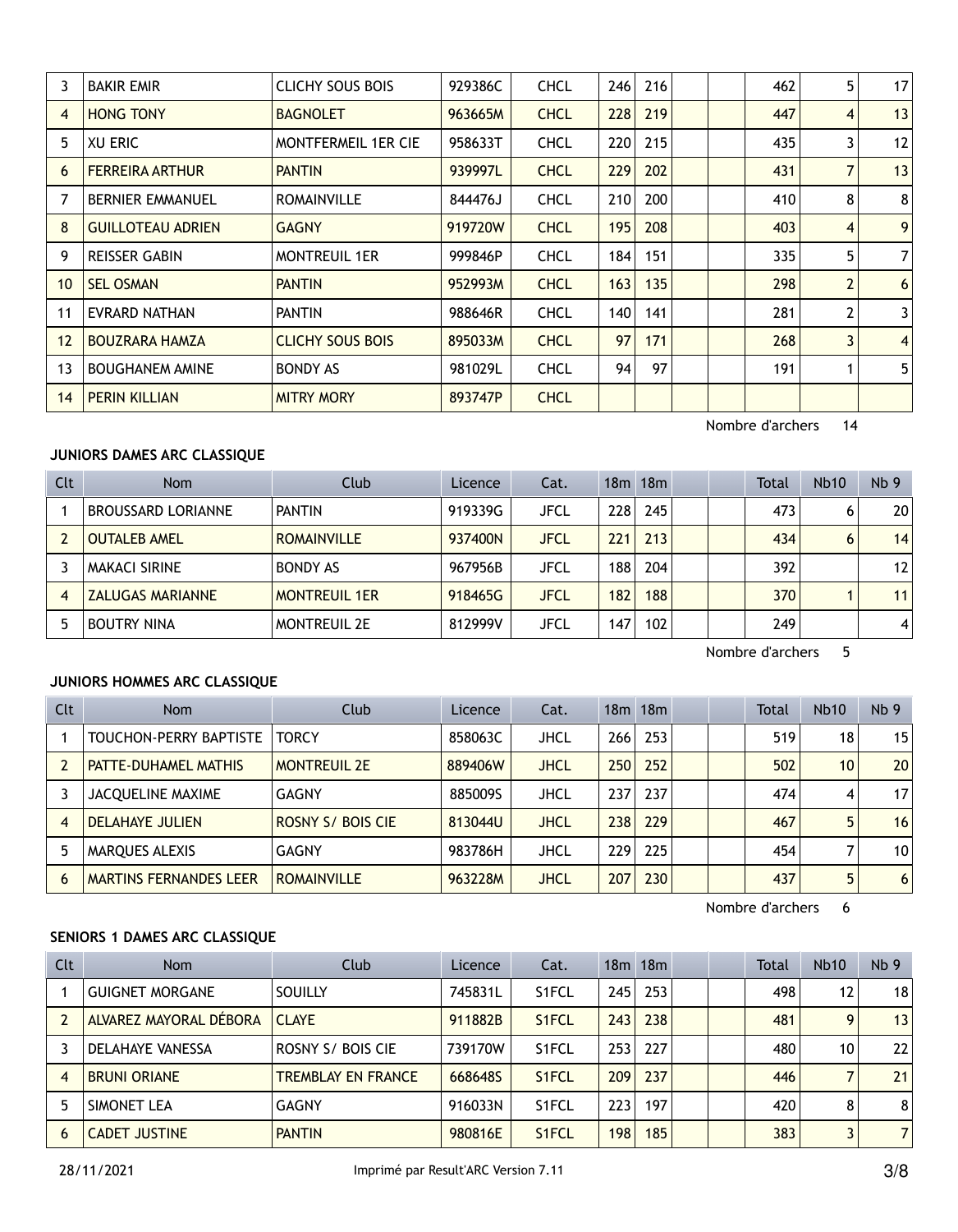| 188<br>'8EME<br>PARIS<br>BF<br>DE<br>HARON.<br>GERON<br>ΑL<br>164<br><b>NU</b><br>ີ<br>ے ت<br>$\sim$ MeV |
|----------------------------------------------------------------------------------------------------------|
|----------------------------------------------------------------------------------------------------------|

## **SENIORS 1 HOMMES ARC CLASSIQUE**

| <b>Clt</b> | Nom                      | Club                       | Licence | Cat.               |     | 18m 18m |  | Total | <b>Nb10</b> | Nb <sub>9</sub> |
|------------|--------------------------|----------------------------|---------|--------------------|-----|---------|--|-------|-------------|-----------------|
|            | <b>MORON ANTOINE</b>     | ROSNY S/ BOIS CIE          | 894324S | S <sub>1</sub> HCL | 284 | 287     |  | 571   | 34          | 23              |
|            | <b>MECHICHI MOHSEN</b>   | <b>PANTIN</b>              | 787292C | S <sub>1</sub> HCL | 273 | 276     |  | 549   | 29          | 23              |
| 3          | <b>FRAYSSE THOMAS</b>    | ROSNY S/ BOIS CIE          | 789312Y | S1HCL              | 271 | 278     |  | 549   | 28          | 17              |
| 4          | <b>DURTETTE OLIVIER</b>  | <b>MONTFERMEIL 1ER CIE</b> | 638505C | S <sub>1</sub> HCL | 269 | 268     |  | 537   | 22          | 18              |
| 5          | MONCOQ JOSHUA            | <b>AULNAY SOUS BOIS</b>    | 641248J | S <sub>1</sub> HCL | 270 | 267     |  | 537   | 16          | 29              |
| 6          | <b>HOULLEBEY KEVIN</b>   | TREMBLAY EN FRANCE         | 836892R | S <sub>1</sub> HCL | 257 | 244     |  | 501   | 18          | 10              |
|            | <b>VERDREL SEBASTIEN</b> | TREMBLAY EN FRANCE         | 345336R | S <sub>1</sub> HCL | 251 | 250     |  | 501   | 9           | 29              |
| 8          | <b>GILLES ADRIEN</b>     | <b>BONDY AS</b>            | 967542B | S <sub>1</sub> HCL | 207 | 234     |  | 441   | 6           | 11              |
| 9          | <b>FRANÇOIS LORRY</b>    | <b>BAGNOLET</b>            | 796014H | S <sub>1</sub> HCL | 209 | 205     |  | 414   | 3           | 12              |
| 10         | <b>LIGNEAU MARC</b>      | <b>MITRY MORY</b>          | 802260X | S <sub>1</sub> HCL | 212 | 201     |  | 413   | 6           | 8               |
| 11         | <b>BEHADIR ADRIEN</b>    | <b>BONDY AS</b>            | 980812A | S <sub>1</sub> HCL | 203 | 184     |  | 387   | 5           | 5               |

Nombre d'archers 11

#### **SENIORS 2 DAMES ARC CLASSIQUE**

| <b>Clt</b>      | <b>Nom</b>                  | Club                     | Licence | Cat.               |     | 18m 18m |  | Total | <b>Nb10</b>     | Nb <sub>9</sub> |
|-----------------|-----------------------------|--------------------------|---------|--------------------|-----|---------|--|-------|-----------------|-----------------|
|                 | <b>GOUTSALUK NATHALIA</b>   | <b>PANTIN</b>            | 738965Y | S2FCL              | 258 | 263     |  | 521   | 13              | 24              |
| $\overline{2}$  | <b>ACETI ELIODORA</b>       | <b>VILLIERS LE BEL</b>   | 905593R | S <sub>2</sub> FCL | 246 | 254     |  | 500   | 10 <sup>°</sup> | 21              |
| 3               | <b>MILLON SANDRINE</b>      | <b>PANTIN</b>            | 732601F | S2FCL              | 259 | 234     |  | 493   | 8               | 31              |
| 4               | <b>GARCIA VALERIE</b>       | <b>ROSNY S/ BOIS CIE</b> | 813038M | S <sub>2</sub> FCL | 237 | 237     |  | 474   | 9               | 20              |
| 5               | <b>ABADIE NATHALIE</b>      | <b>AULNAY SOUS BOIS</b>  | 968498R | S2FCL              | 243 | 224     |  | 467   | 5               | 22              |
| 6               | <b>POULAIN SANDRINE</b>     | <b>SEVRAN</b>            | 884800P | S <sub>2</sub> FCL | 231 | 229     |  | 460   | 6               | 15              |
| 7               | <b>BROUSSARD ANITA</b>      | <b>SEVRAN</b>            | 951670Z | S2FCL              | 221 | 234     |  | 455   | 4               | 13              |
| 8               | <b>KANNENGIESSER SYLVIE</b> | <b>BONDY AS</b>          | 985525Y | S <sub>2</sub> FCL | 215 | 231     |  | 446   |                 | 16              |
| 9               | <b>HAMRAOUI HORIYA</b>      | <b>ROMAINVILLE</b>       | 001271G | S2FCL              | 204 | 229     |  | 433   | 7               | 10              |
| 10 <sup>°</sup> | <b>BIDONDO FLORIANE</b>     | <b>GAGNY</b>             | 936997A | S <sub>2</sub> FCL | 199 | 228     |  | 427   | 10 <sup>1</sup> | $\bf 8$         |
| 11              | SANCHEZ BARBARA             | <b>ERMENONVILLE</b>      | 962857J | S <sub>2</sub> FCL | 199 | 215     |  | 414   | 6               | 12              |
| 12              | <b>RICHE NELLY</b>          | <b>GAGNY</b>             | 836770H | S <sub>2</sub> FCL | 178 | 228     |  | 406   | $\overline{7}$  | 10              |
| 13              | <b>DUHAMEL CHRISTINE</b>    | <b>MONTREUIL 2E</b>      | 921960F | S2FCL              | 193 | 189     |  | 382   | 3               | 8               |
| 14              | <b>HORCHANI LINDA</b>       | <b>ROMAINVILLE</b>       | 936370U | S <sub>2</sub> FCL | 177 | 187     |  | 364   | $\overline{2}$  | $\bf 8$         |
| 15              | <b>BOUDINE VERONIQUE</b>    | SAINT DENIS              | 853055J | S2FCL              | 176 | 183     |  | 359   | 3               | 6               |
| 16              | <b>CHABROL CATHERINE</b>    | <b>GAGNY</b>             | 862420N | S2FCL              | 199 | 155     |  | 354   | 3               | 5 <sub>l</sub>  |

Nombre d'archers 16

## **SENIORS 2 HOMMES ARC CLASSIQUE**

| $\sim$<br>นเ | Nom                              | Club            | Licence | $-1$<br>-aι. | 18 <sub>m</sub> | 18 <sub>m</sub>             |  | <b>Total</b> | <b>Nb10</b>          | Nb |
|--------------|----------------------------------|-----------------|---------|--------------|-----------------|-----------------------------|--|--------------|----------------------|----|
|              | <b>GREGORY</b><br><b>CHEVRET</b> | <b>BONDY AS</b> | 283450Y | S2HCL        | 270             | $\sim$ $\rightarrow$ $\sim$ |  | 556          | $\sim$ $\sim$<br>ر ے | 30 |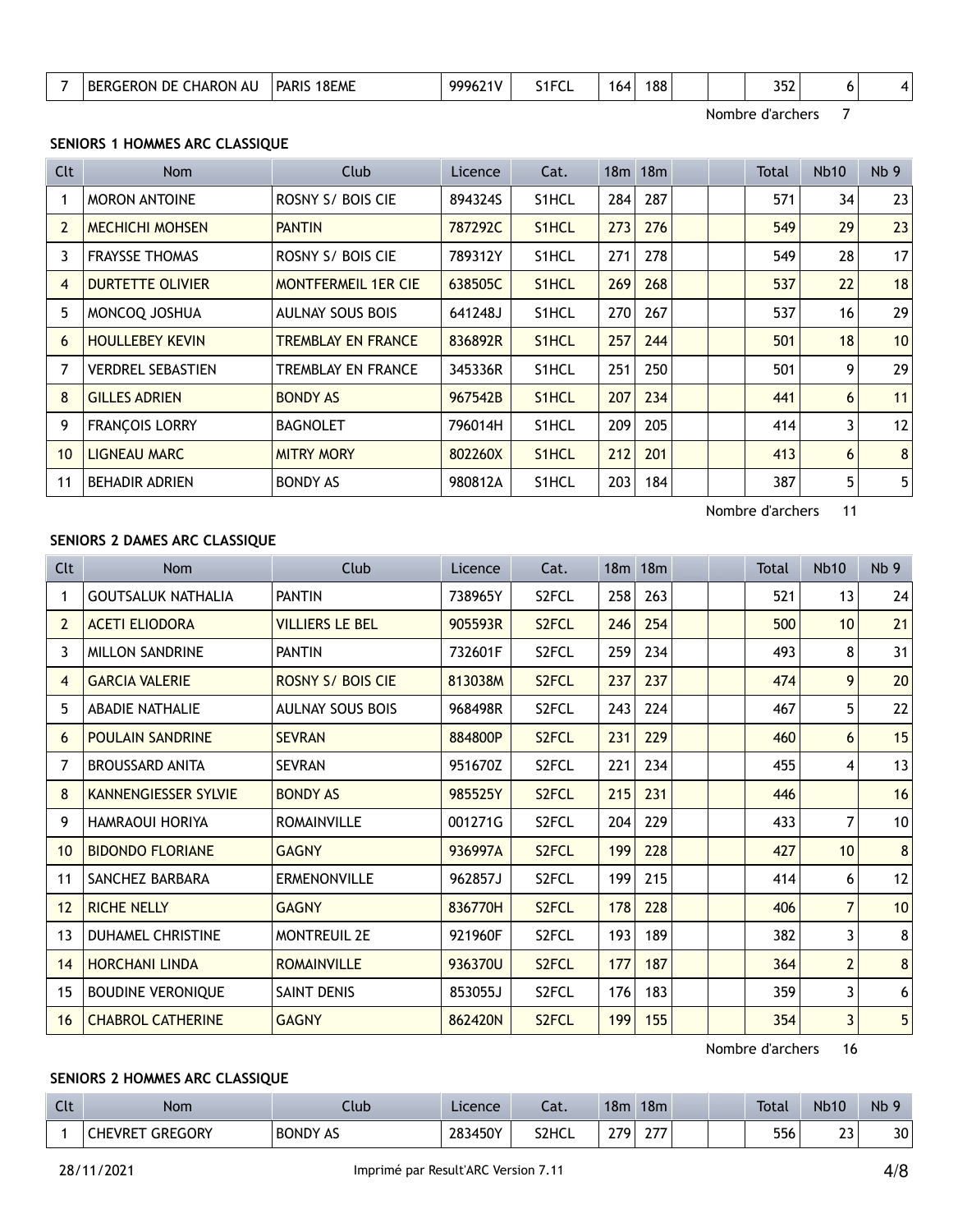| $\overline{2}$  | PONTOISE THOMAS               | <b>TREMBLAY EN FRANCE</b> | 754491Z | S2HCL | 272 | 266 |  | 538 | 19                      | 24               |
|-----------------|-------------------------------|---------------------------|---------|-------|-----|-----|--|-----|-------------------------|------------------|
| 3               | <b>DELPIERRE FRANCOIS</b>     | <b>MONT DE MARSAN</b>     | 436848K | S2HCL | 256 | 268 |  | 524 | 15                      | 23               |
| $\overline{4}$  | <b>DESVILLECHABROL FRANCO</b> | <b>CLICHY SOUS BOIS</b>   | 980324V | S2HCL | 258 | 262 |  | 520 | 16                      | 22               |
| 5               | <b>CAILLE JULIEN</b>          | <b>BONDY AS</b>           | 622627U | S2HCL | 273 | 244 |  | 517 | 17                      | 23               |
| 6               | <b>CAMAIL NICOLAS</b>         | <b>BONDY AS</b>           | 016665P | S2HCL | 238 | 272 |  | 510 | 14                      | 24               |
| 7               | <b>MERCURI FABIEN</b>         | <b>CREGY LES MEAUX</b>    | 918374H | S2HCL | 249 | 257 |  | 506 | 12                      | 20               |
| 8               | <b>OTJACQUES OLIVIER</b>      | <b>MONTFERMEIL</b>        | 861960N | S2HCL | 253 | 247 |  | 500 | 11                      | 20               |
| 9               | <b>GEGAUFF JEAN-PIERRE</b>    | <b>ROMAINVILLE</b>        | 431312T | S2HCL | 245 | 254 |  | 499 | 13                      | 18               |
| 10 <sup>°</sup> | <b>BLANCHET PHILIPPE</b>      | <b>ROMAINVILLE</b>        | 866313V | S2HCL | 253 | 246 |  | 499 | $\overline{7}$          | 24               |
| 11              | <b>JEGAT QUENTIN</b>          | SAINT DENIS               | 591905A | S2HCL | 251 | 244 |  | 495 | 10                      | 21               |
| 12              | <b>MARIN RICHARD</b>          | <b>PANTIN</b>             | 838955H | S2HCL | 239 | 255 |  | 494 | 9                       | 19               |
| 13              | <b>BUN APHAY MICHEL</b>       | <b>SEVRAN</b>             | 818441K | S2HCL | 241 | 236 |  | 477 | 13                      | 14               |
| 14              | <b>SANDRET GUILLAUME</b>      | <b>PANTIN</b>             | 000719G | S2HCL | 235 | 238 |  | 473 | 8                       | 18               |
| 15              | <b>OLIVE PIERRE</b>           | <b>BAGNOLET</b>           | 949155R | S2HCL | 227 | 243 |  | 470 | 5                       | 15               |
| 16              | <b>ROBERT OLIVIER</b>         | ROSNY S/ BOIS CIE         | 935595B | S2HCL | 234 | 233 |  | 467 | $\overline{7}$          | 12               |
| 17              | <b>BERBEROVIC ESAD</b>        | PARIS 18EME               | 863423D | S2HCL | 234 | 226 |  | 460 | 8                       | 16               |
| 18              | <b>VERNHES-LERMUSIAUX AUR</b> | PARIS 18EME               | 016601V | S2HCL | 205 | 222 |  | 427 | 9                       | $\bf 8$          |
| 19              | <b>KERMAD LYES</b>            | ROSNY S/ BOIS CIE         | 980476K | S2HCL | 211 | 209 |  | 420 | 6                       | $10$             |
| 20              | <b>TREMEZAYGUES ARNAUD</b>    | <b>VILLIERS LE BEL</b>    | 958772U | S2HCL | 205 | 215 |  | 420 | $\overline{\mathbf{3}}$ | $\overline{7}$   |
| 21              | <b>BUZELLAY CHRISTOPHE</b>    | ROSNY S/ BOIS CIE         | 984226L | S2HCL | 186 | 223 |  | 409 | 6                       | $6 \overline{6}$ |
| 22              | <b>HEURTEAU ALBIN</b>         | <b>VILLIERS LE BEL</b>    | 991844S | S2HCL | 199 | 207 |  | 406 | $\overline{3}$          | $\overline{9}$   |
| 23              | <b>AMIARD CEDRIC</b>          | <b>PANTIN</b>             | 005067H | S2HCL | 185 | 216 |  | 401 | $\mathbf{1}$            | 12               |
| 24              | <b>BENOIT STEPHANE</b>        | <b>VILLEMOMBLE</b>        | 980875U | S2HCL | 199 | 188 |  | 387 | $\overline{3}$          | 10               |
| 25              | PATTE DAVID                   | <b>MONTREUIL 2E</b>       | 921955A | S2HCL | 188 | 183 |  | 371 | 3                       | 9                |
| 26              | <b>SALOMON DENIS</b>          | ROSNY S/ BOIS CIE         | 967906X | S2HCL | 208 | 159 |  | 367 | 5                       | $\boldsymbol{6}$ |
| 27              | KOVU DANIEL                   | AULNAY SOUS BOIS          | 993662T | S2HCL | 170 | 172 |  | 342 | $\overline{2}$          | $\boldsymbol{6}$ |
| 28              | <b>CHARGHINI MUSTAPHA</b>     | <b>ROMAINVILLE</b>        | 821280W | S2HCL |     |     |  |     |                         |                  |

## **SENIORS 3 DAMES ARC CLASSIQUE**

| $\sim$<br>ิเเ | Nom                  | Club                  | Licence | Cat.  | 18 <sub>m</sub> | 18m |  | <b>Total</b> | <b>Nb10</b> | Nb |
|---------------|----------------------|-----------------------|---------|-------|-----------------|-----|--|--------------|-------------|----|
|               | PAGNOUX<br>' CHANTAL | 18EME<br><b>PARIS</b> | 656508W | S3FCL | 165             | 185 |  | 350          |             |    |

Nombre d'archers 1

#### **SENIORS 3 HOMMES ARC CLASSIQUE**

| <b>Clt</b> | <b>Nom</b>                  | Club                      | Licence | Cat.  |      | $18m$ 18 $m$ |  | Total | <b>Nb10</b> | Nb <sub>9</sub> |
|------------|-----------------------------|---------------------------|---------|-------|------|--------------|--|-------|-------------|-----------------|
|            | LIBERT ERIC                 | SAINT GERMAIN SUR MO      | 762382B | S3HCL | 2721 | 279          |  | 551   | 23          | 27              |
|            | LOPEZ NUNEZ MANUEL          | <b>MONTFERMEIL</b>        | 939936V | S3HCL | 250  | 261          |  | 511   | 15          | 22              |
|            | <b>HANDOUS LUC</b>          | NANTEUIL LE HAUDOUIN      | 264457D | S3HCL | 2471 | 258          |  | 505   |             | 21              |
|            | <b>TASSIN JEAN-FRANCOIS</b> | <b>ASNIERES SUR SEINE</b> | 809439A | S3HCL | 239  | 250          |  | 489   | 12          | 11              |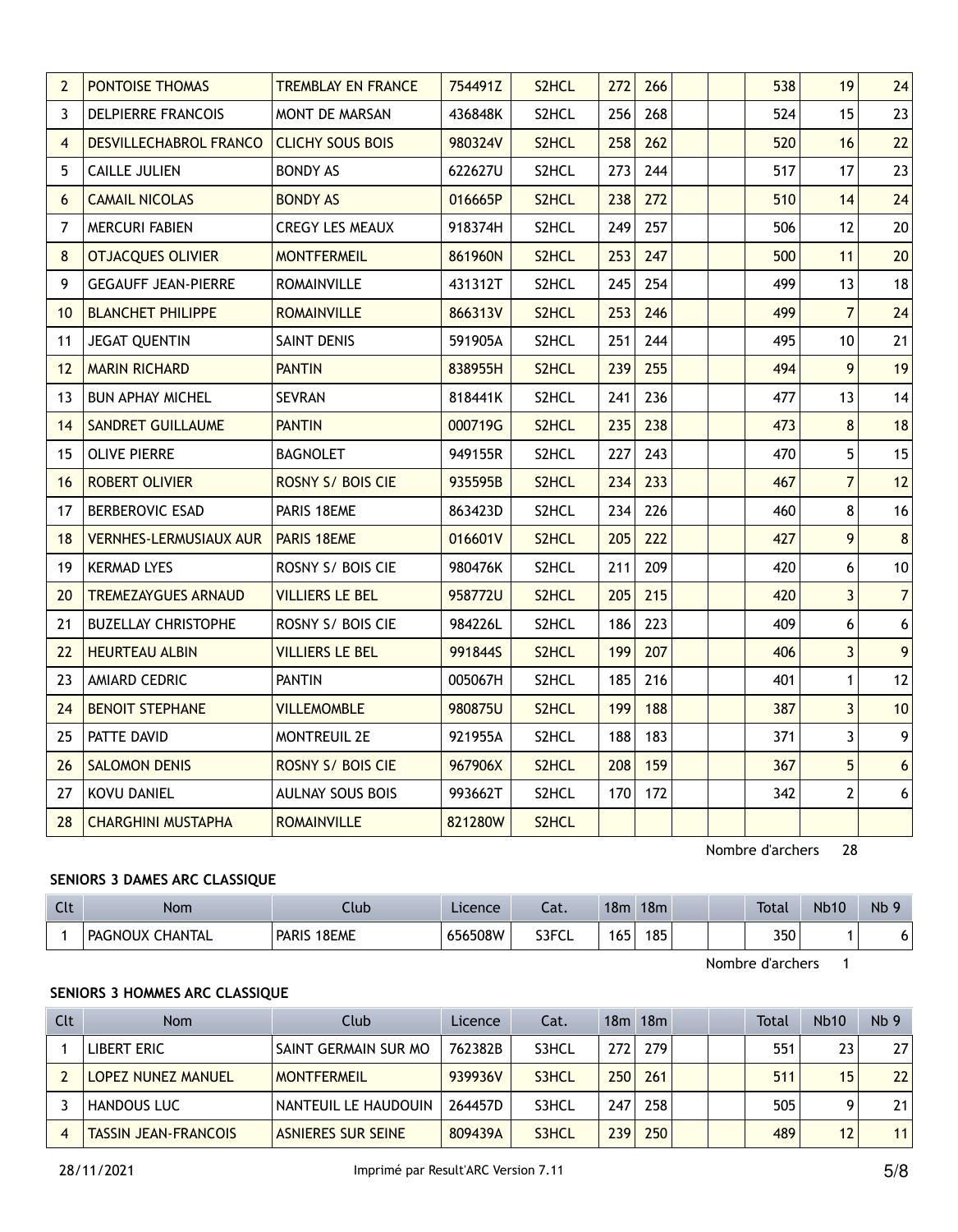| 5  | <b>BAUX SERGE</b>           | <b>PANTIN</b>           | 920136Y | S3HCL | 223 | 264 |  | 487 | 11              | 19 |
|----|-----------------------------|-------------------------|---------|-------|-----|-----|--|-----|-----------------|----|
| 6  | <b>POISSON ALAIN</b>        | <b>ROMAINVILLE</b>      | 883106Y | S3HCL | 251 | 225 |  | 476 | 8               | 17 |
| 7  | <b>DAZIN ERIC</b>           | <b>BAGNOLET</b>         | 648553Z | S3HCL | 241 | 235 |  | 476 | 7               | 16 |
| 8  | <b>BERMEJO LOUIS</b>        | <b>PANTIN</b>           | 932970Y | S3HCL | 225 | 232 |  | 457 | 9               | 10 |
| 9  | <b>COSTE YANN</b>           | <b>COUBRON VAUJOURS</b> | 728184E | S3HCL | 218 | 232 |  | 450 | 3               | 18 |
| 10 | <b>LENGAY RODOLPHE</b>      | <b>ROMAINVILLE</b>      | 735091M | S3HCL | 239 | 201 |  | 440 | 10 <sup>1</sup> | 11 |
| 11 | <b>BOHEC ERIC</b>           | <b>BONDY AS</b>         | 917951Y | S3HCL | 211 | 223 |  | 434 | 4               | 11 |
| 12 | <b>BARBARE JEAN-PIERRE</b>  | <b>SAINT DENIS</b>      | 288961N | S3HCL | 210 | 210 |  | 420 | 7               | 9  |
| 13 | LARGILLIERE GERARD          | <b>BONDY AS</b>         | 680977T | S3HCL | 185 | 223 |  | 408 | 3               | 10 |
| 14 | <b>FRANÇOIS JEAN-PIERRE</b> | <b>BAGNOLET</b>         | 927564X | S3HCL | 196 | 202 |  | 398 | 8               | 6  |
| 15 | SANCHEZ MARTIN              | <b>ERMENONVILLE</b>     | 962859L | S3HCL | 195 | 166 |  | 361 | 5               | 6  |
| 16 | <b>ESPINETA PIERRE-JEAN</b> | TREMBLAY EN FRANCE      | 992790V | S3HCL | 184 | 164 |  | 348 | 8               | 9  |
| 17 | POCHON JEAN MARC            | <b>GAGNY</b>            | 941908N | S3HCL | 172 | 167 |  | 339 | 3               | 7  |
| 18 | <b>PINNA JEAN-LOUIS</b>     | <b>GAGNY</b>            | 906850G | S3HCL | 239 |     |  | 239 | 2               | 11 |
|    |                             |                         |         |       |     |     |  |     |                 |    |

# **JUNIORS HOMMES ARC A POULIES**

| Clt | <b>Nom</b>            | Club                    | Licence | Cat.        | 18m | 18m |  | Total | <b>Nb10</b> | Nb <sub>9</sub> |
|-----|-----------------------|-------------------------|---------|-------------|-----|-----|--|-------|-------------|-----------------|
|     | <b>GREVIN NICOLAS</b> | TREMBLAY EN FRANCE      | 876609L | JHCO        | 777 | 278 |  | 555   | 19          | 37 <sub>1</sub> |
|     | DROUET KEVIN          | <b>AULNAY SOUS BOIS</b> | 874917X | <b>JHCO</b> | 278 | 274 |  | 552   | <b>-</b>    | 38              |

Nombre d'archers 2

#### **SENIORS 1 DAMES ARC A POULIES**

| Clt | Nom                  | Club.                   | Licence | Cat.  | 18 <sub>m</sub> | 18m |  | <b>Total</b> | <b>Nb10</b> | Nb <sub>9</sub> |
|-----|----------------------|-------------------------|---------|-------|-----------------|-----|--|--------------|-------------|-----------------|
|     | <b>GONDRY MANON</b>  | <b>AULNAY SOUS BOIS</b> | 847076K | S1FCO | 282             | 277 |  | 559          | າາ<br>LL    | 35              |
|     | <b>PRAVER GAELLE</b> | <b>VILLIERS LE BEL</b>  | 983003G | S1FCO |                 | 273 |  | 550          | 12          | 46              |

Nombre d'archers 2

#### **SENIORS 1 HOMMES ARC A POULIES**

| <b>Clt</b> | Nom                      | Club                      | Licence | Cat.               |     | 18m 18m |  | <b>Total</b> | <b>Nb10</b> | Nb <sub>9</sub> |
|------------|--------------------------|---------------------------|---------|--------------------|-----|---------|--|--------------|-------------|-----------------|
|            | <b>DENY MONTGOMERY</b>   | <b>MONTRY</b>             | 685432K | S1HCO              | 287 | 289     |  | 576          | 36          | 24              |
|            | <b>BARRES YANN</b>       | <b>TREMBLAY EN FRANCE</b> | 692988Y | S <sub>1</sub> HCO | 277 | 282     |  | 559          | 19          | 41              |
|            | <b>ANEST ANTOINE</b>     | <b>BONDY AS</b>           | 608168C | S1HCO              | 280 | 278     |  | 558          | 23          | 32              |
| 4          | <b>VERDREL SEBASTIEN</b> | <b>TREMBLAY EN FRANCE</b> | 345336R | S <sub>1</sub> HCO | 278 | 279     |  | 557          | 19          | 39              |
|            | KHOUAS MOULOUD           | <b>BONDY AS</b>           | 986784S | S <sub>1</sub> HCO | 277 | 269     |  | 546          | 14          | 39              |
| 6          | MAILLOT PIERRE-EMMANUE   | <b>PANTIN</b>             | 899901D | S <sub>1</sub> HCO | 256 | 268     |  | 524          |             | 31              |

Nombre d'archers 6

## **SENIORS 2 DAMES ARC A POULIES**

| Clt | Nom                   | Club                    | Licence | Cat.  | 18 <sub>m</sub> | 18m |  | Total | <b>Nb10</b> | Nb <sub>9</sub> |
|-----|-----------------------|-------------------------|---------|-------|-----------------|-----|--|-------|-------------|-----------------|
|     | <b>GUILLOU ALICE</b>  | VILLIERS LE BEL         | 881338B | S2FCO | 283             | 282 |  | 565   | 25          | 35 <sub>1</sub> |
|     | <b>DEVIGNE KARINE</b> | <b>AULNAY SOUS BOIS</b> | 955676D | S2FCO | 277             | 284 |  | 561   | 23          | 35 <sub>1</sub> |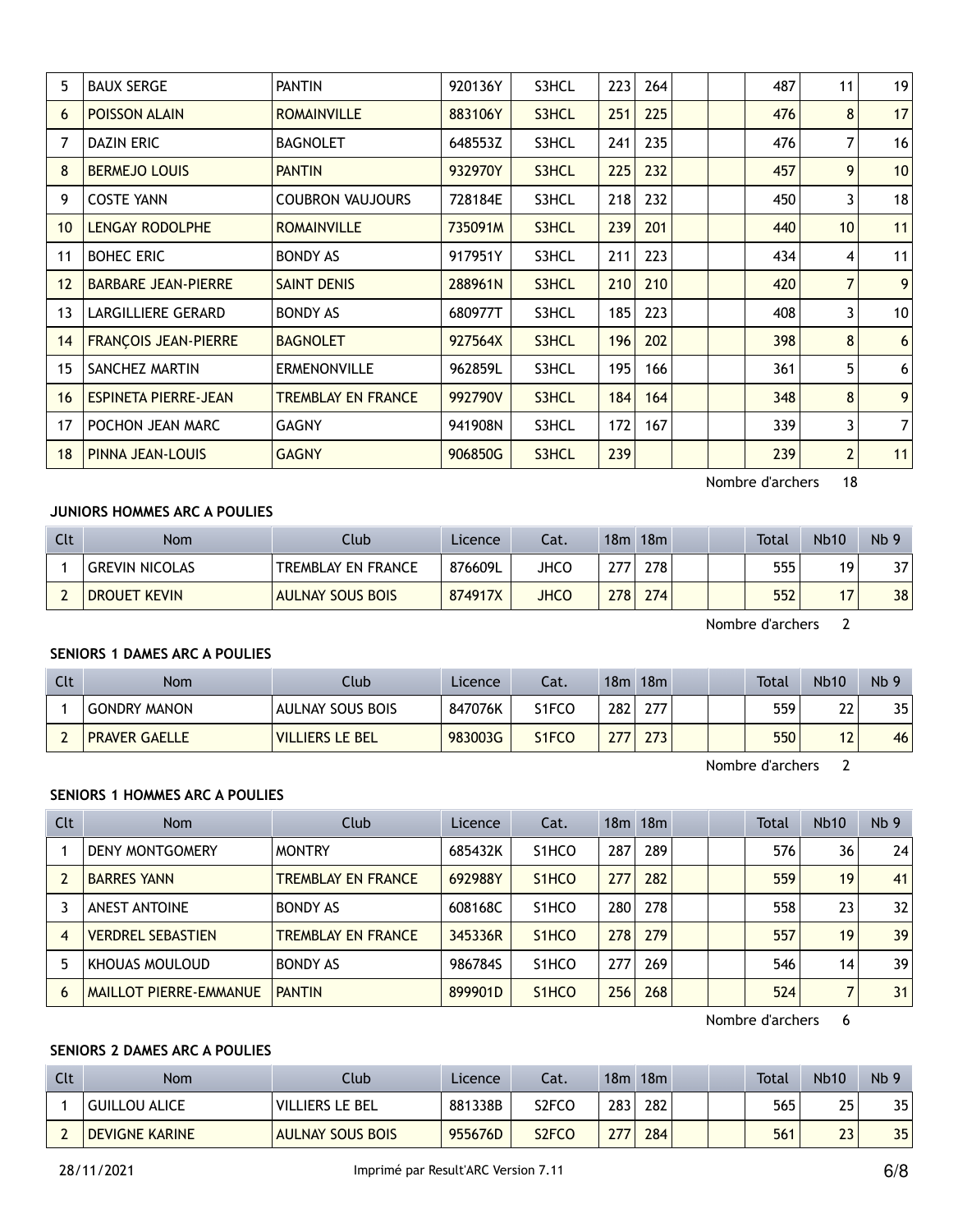| GUIGNET DELPHINE       | <b>GAGNY</b>           | 288213A | S2FCO              | 268 | 282 |  | 550 | 19 | 40              |
|------------------------|------------------------|---------|--------------------|-----|-----|--|-----|----|-----------------|
| <b>MERINE JOCELYNE</b> | <b>BAGNOLET</b>        | 872067Z | S <sub>2</sub> FCO | 277 | 257 |  | 534 | 19 | 23              |
| <b>SANTOS VIRGINIE</b> | <b>VILLIERS LE BEL</b> | 859688U | S <sub>2</sub> FCO | 256 | 261 |  | 517 |    | 38 <sub>1</sub> |

# **SENIORS 2 HOMMES ARC A POULIES**

| <b>Clt</b> | Nom                        | Club                    | Licence | Cat.                           |     | 18m 18m |  | Total | Nb10            | Nb <sub>9</sub> |
|------------|----------------------------|-------------------------|---------|--------------------------------|-----|---------|--|-------|-----------------|-----------------|
|            | SAUVAGE JEAN FRANCOIS      | <b>AULNAY SOUS BOIS</b> | 760203H | S <sub>2</sub> HCO             | 285 | 287     |  | 572   | 33              | 26              |
| 2          | <b>LECLERC MARC</b>        | <b>BONDY AS</b>         | 331709D | S <sub>2</sub> HCO             | 285 | 287     |  | 572   | 32              | 28              |
| 3          | <b>MOURICE MICHEL</b>      | <b>SEVRAN</b>           | 649487P | S <sub>2</sub> HCO             | 279 | 281     |  | 560   | 26              | 20              |
| 4          | <b>GUIGNET PATRICK</b>     | <b>GAGNY</b>            | 262277J | S <sub>2</sub> HC <sub>O</sub> | 280 | 277     |  | 557   | 18              | 41              |
| 5          | <b>REGEASSE ALAIN</b>      | <b>OUINCY VOISINS</b>   | 645649T | S <sub>2</sub> HCO             | 279 | 274     |  | 553   | 16 <sup>1</sup> | 41              |
| 6          | <b>LAMBERT CLAUDE</b>      | <b>PANTIN</b>           | 821278U | S <sub>2</sub> HCO             | 276 | 266     |  | 542   | 11              | 41              |
|            | <b>DROUET CHRISTOPHE</b>   | <b>AULNAY SOUS BOIS</b> | 898380A | S <sub>2</sub> HCO             | 263 | 274     |  | 537   | 17              | 31              |
| 8          | <b>FAUCONNIER EMMANUEL</b> | <b>PANTIN</b>           | 775876U | S <sub>2</sub> HCO             | 265 | 267     |  | 532   | 8               | 38              |
| 9          | PEVERGNE PIERRE-YVES       | <b>BONDY AS</b>         | 609460G | S <sub>2</sub> HC <sub>O</sub> | 254 | 247     |  | 501   | 5               | 32              |

Nombre d'archers 9

## **SENIORS 3 HOMMES ARC A POULIES**

| Clt | Nom                 | Club                   | Licence | Cat.  |      | 18m 18m |  | Total | <b>Nb10</b> | Nb <sub>9</sub> |
|-----|---------------------|------------------------|---------|-------|------|---------|--|-------|-------------|-----------------|
|     | <b>CULMET ANDRE</b> | AULNAY SOUS BOIS       | 291779B | S3HCO | 272  | 268     |  | 540   | 16          | 37 <sup>1</sup> |
|     | PETIT PASCAL LUCIEN | <b>VILLIERS LE BEL</b> | 835704Z | S3HCO | 2661 | 236     |  | 502   | 6           | 32 <sub>1</sub> |
|     | PRYKA FREDERICK     | ANNET SUR MARNE        | 436867F | S3HCO | 245  | 250     |  | 495   |             | 31 <sub>1</sub> |

Nombre d'archers 3

#### **SENIORS DAMES ARC NU**

| Clt | Nom                                 | .lub                       | Licence | $\sim$<br>cal. | 18 <sub>m</sub> | 18 <sub>m</sub> |  | <b>Total</b>    | <b>Nb10</b> | Nb <sub>9</sub> |
|-----|-------------------------------------|----------------------------|---------|----------------|-----------------|-----------------|--|-----------------|-------------|-----------------|
|     | <b>VERONIOUE</b><br><b>GERARDIN</b> | <b>BOIS</b><br>AULNAY SOUS | 847074H | S2FBB          | 205             | 196             |  | 40 <sup>1</sup> |             | ס               |

Nombre d'archers 1

#### **SENIORS HOMMES ARC NU**

| <b>Clt</b> | Nom                          | Club                    | Licence | Cat.                            |     | 18m 18m |  | <b>Total</b> | <b>Nb10</b>    | Nb <sub>9</sub>   |
|------------|------------------------------|-------------------------|---------|---------------------------------|-----|---------|--|--------------|----------------|-------------------|
|            | <b>VERNIERE LIONEL</b>       | <b>MONTFERMEIL</b>      | 613474V | S3HBB                           | 202 | 226     |  | 428          | 8              | 8                 |
|            | <b>MOTHES STEPHANE</b>       | <b>TORCY</b>            | 695411G | S <sub>2</sub> H <sub>BB</sub>  | 193 | 205     |  | 398          | 3              | 10 <sup>°</sup>   |
|            | <b>BATTISTINI CHRISTOPHE</b> | <b>BONDY AS</b>         | 303319V | S <sub>2</sub> H <sub>B</sub> B | 207 | 191     |  | 398          |                | $12 \overline{ }$ |
| 4          | KAOUACHI ABDESSAMAD          | <b>SEVRAN</b>           | 884799N | S <sub>2</sub> H <sub>B</sub> B | 192 | 200     |  | 392          | 4              | 10                |
| 5          | POLLET MICHEL                | <b>CLICHY SOUS BOIS</b> | 921648S | S3HBB                           | 191 | 180     |  | 371          | 2              | 9                 |
| 6          | <b>BLANCHET PHILIPPE</b>     | <b>ROMAINVILLE</b>      | 866313V | S <sub>2</sub> H <sub>B</sub> B | 153 | 177     |  | 330          | $\overline{2}$ | 5                 |
|            | PEDROSA CHRISTIAN            | <b>CREGY LES MEAUX</b>  | 852031W | S <sub>2</sub> H <sub>B</sub> B | 178 | 145     |  | 323          | 2              | 7                 |
| 8          | <b>FRISA PASCAL</b>          | <b>ROMAINVILLE</b>      | 899259F | S3HBB                           | 103 | 102     |  | 205          | 3              | $\mathbf{3}$      |

Nombre d'archers 8